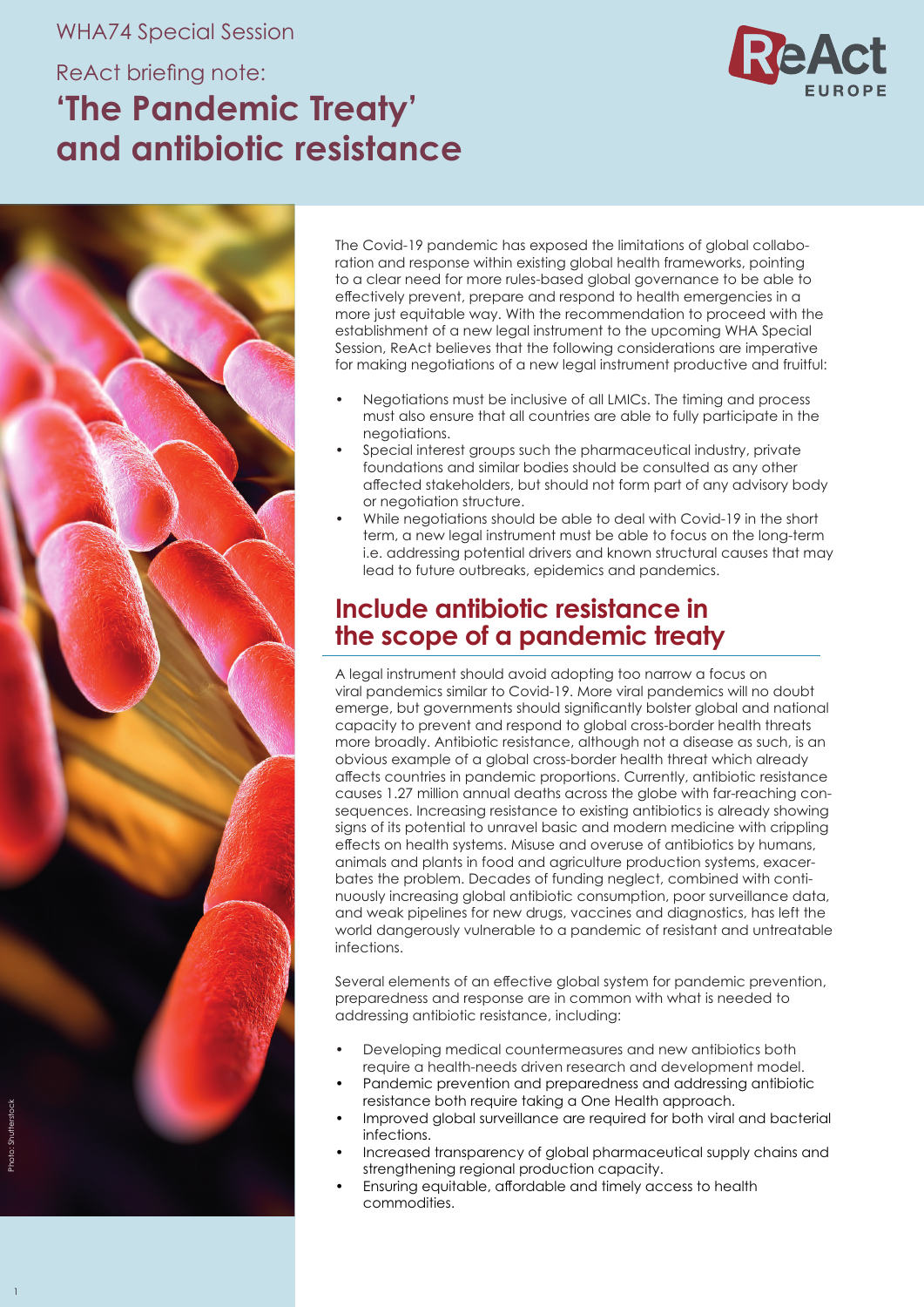## 1. Developing medical counter measures and new antibiotics both require a health-needs driven research and development model

A new global legal instrument should be able to address the shortcomings of the current R&D model. Crucially it should be able to:

- Establish global prioritization, coordination of R&D activities and longterm funding for R&D relevant for pandemic preparedness and response, including for antibiotics.
- Take a comprehensive end-to-end approach to innovation, i.e. be able to address bottlenecks from the earliest stages of R&D all the way down to production, procurement, distribution and patient access.
- Improve global sharing of research knowledge and transparency of data to improve efficiency and accelerate scientific progress.
- Establish well-functioning clinical trial networks that can bring down costs and ensure products are tested, where the need is greatest
- Ensure full compliance with established ethical standards for clinical trials are followed incl. clear requirements to provide access to endproducts in countries, where the trials are run.
- Establish mechanisms for public health management of intellectual property, technology and knowhow. Clear operating rules and procedures should be outlined in the legal instrument for the effective and swift operation of such mechanisms.
- Ensure full inclusion of all countries, as well as the prioritization of vulnerable populations e.g. pregnant women and children, in innovation and R&D. R&D capacity is increasing in many LMICs and they should be involved in pre-clinical and clinical R&D, manufacturing, production and distribution to create a sustainable system for the future.

## 2. Pandemic prevention and preparedness and addressing antibiotic resistance both require taking a One Health approach

New pathogens arise in the interface between humans and animals. As seen with SARS-CoV-2 and other pathogens before, new pathogens and their variants arise in the interface between humans and animals - both wild and domesticated. Antibiotic resistant strains of bacteria are no different - new mutations that can render existing antibiotics useless are likely to arise in environments where animals are crowded together, where antibiotics are overused, and where hygienic conditions are often deficient.

**Bacterial resistance to a last-resort antibiotic - colistin - became mobile** In 2015 for example, it was discovered that bacterial resistance to a last-resort antibiotic - colistin - had become mobile. Through so-called "horizontal gene transfer" the resistance gene 'mcr-1' could cross species barriers and enter bacteria dangerous to both humans and animals. Just two years later, it had been found in more than 30 countries across 5 continents and started to cause deaths due treatment failure in human bloodstream infections. Investigations showed that it had most likely originated in pigs with un-regulated food supply chains and untreated water facilitating its global spread. Addressing antibiotic resistance, just like future viral pandemics, requires cross-sectoral 'One Health' collaboration.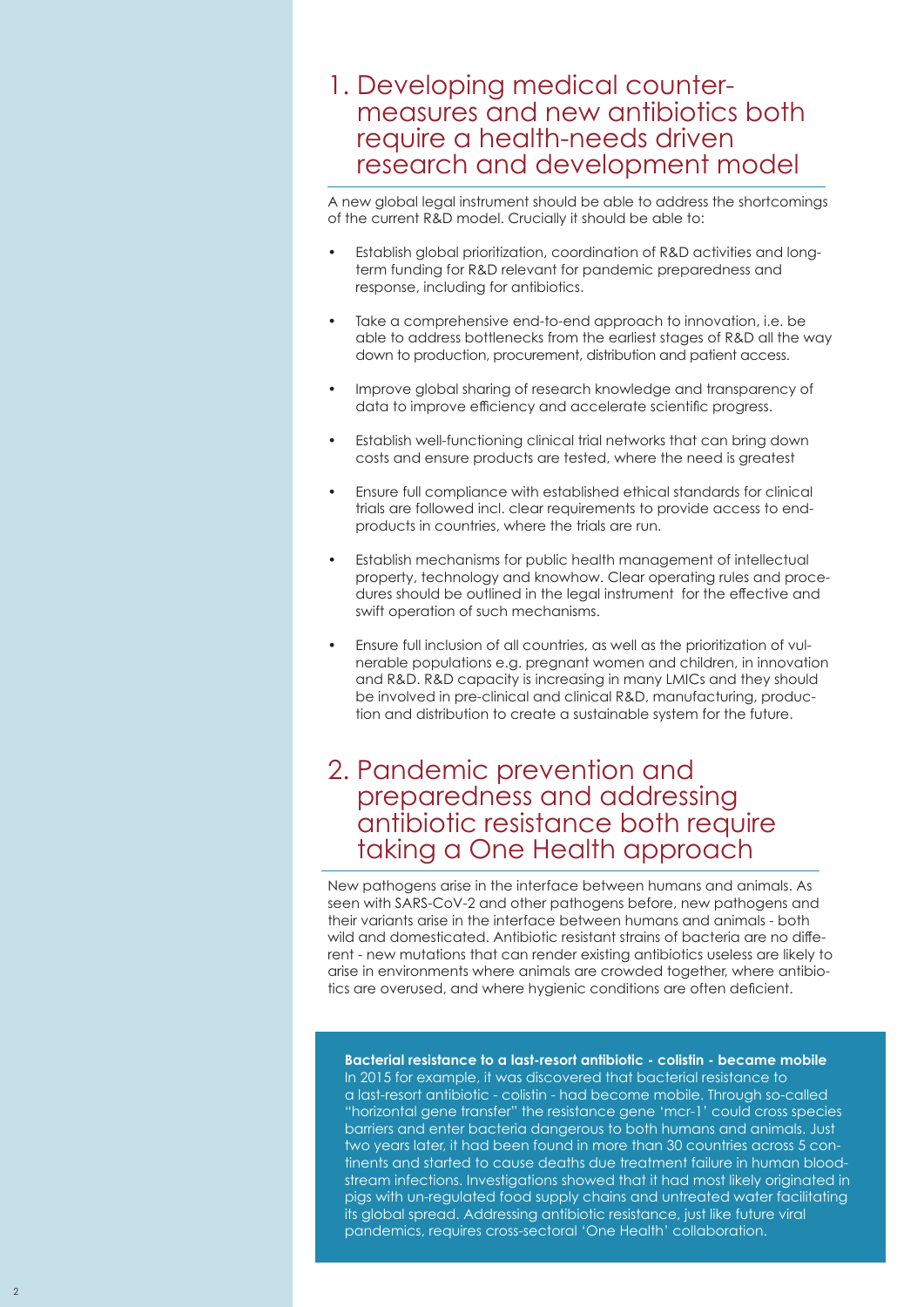

# 3. Improved global surveillance are required for both viral and bacterial infections

Global surveillance and rapid testing are essential for detecting disease outbreaks early and monitoring their developments, as well as identifying mutations and monitoring their spread. Improved surveillance is crucial in understanding the global spread of Covid-19, as well as for antibiotic resistance as noted above in the mcr-1 example.

However, surveillance and capacity for monitoring resistance develop ment is weak and uneven, particularly in LMICs. The 2020 report from WHO's Global antimicrobial resistance surveillance system showed that while the US and Germany were able to submit resistance data from more than 44,000 and 16,000 surveillance sites respectively, the number of surveillance sites from the whole of the African and South-East Asian regions were only 93 and 110, respectively. The report also noted a huge difference in the quality of data submitted, and the number of patients that pathogens were isolated from - ranging from over 800,000 patients to just 19 per country. Such uneven capacity for surveillance is an Achilles heel of global preparedness for emerging pandemics.

Support for increasing laboratory capacity, educated personnel, strengthening surveillance and monitoring systems in LMICs, and develo ping integrated analysis of data across the human, animal and environ ment sector that account for both viral and bacterial threats, should be a key priority under a global PPPR framework. It should build on already existing systems, included the increased capacity built under Covid-19. Importantly, as it is crucial to share pathogen data, a global framework needs to ensure that any obligations to share are adequately matched with equally strong rights to access to medical products (or other bene fits) that may emerge as a result of such data-sharing and availability.

## 4. Increased transparency of global pharmaceutical supply chains and strengthening regional production capacity

Global shortages of personal protective equipment, oxygen, vaccines and drugs have had serious consequences in the current pandemic. Similarly, report of antibiotic shortages have increased during the Covid-19 pandemic in both HICs and LMICs – one tenth of all drug shorta ges listed by the US FDA in June 2020 were for antibiotics. Shortages can lead to worse treatment outcomes for patients when alternative treat ments may be less effective or have side-effects. Shortages are caused by a number of factors linked to production interruptions, trade restric tions, unsustainable - sometimes even single source - supply chains as well as fragmented and unpredictable procurement practices and systems.

A new legal instrument should deliver greater transparency in global pharmaceutical production capacity and in global supply chains. Crea ting more regional diversification of active pharmaceutical ingredient production and product production capacity will be essential. A new legal instrument should also establish clear procurement practices for es sential drugs, such as antibiotics, for example through global or regional pooled procurement mechanisms.